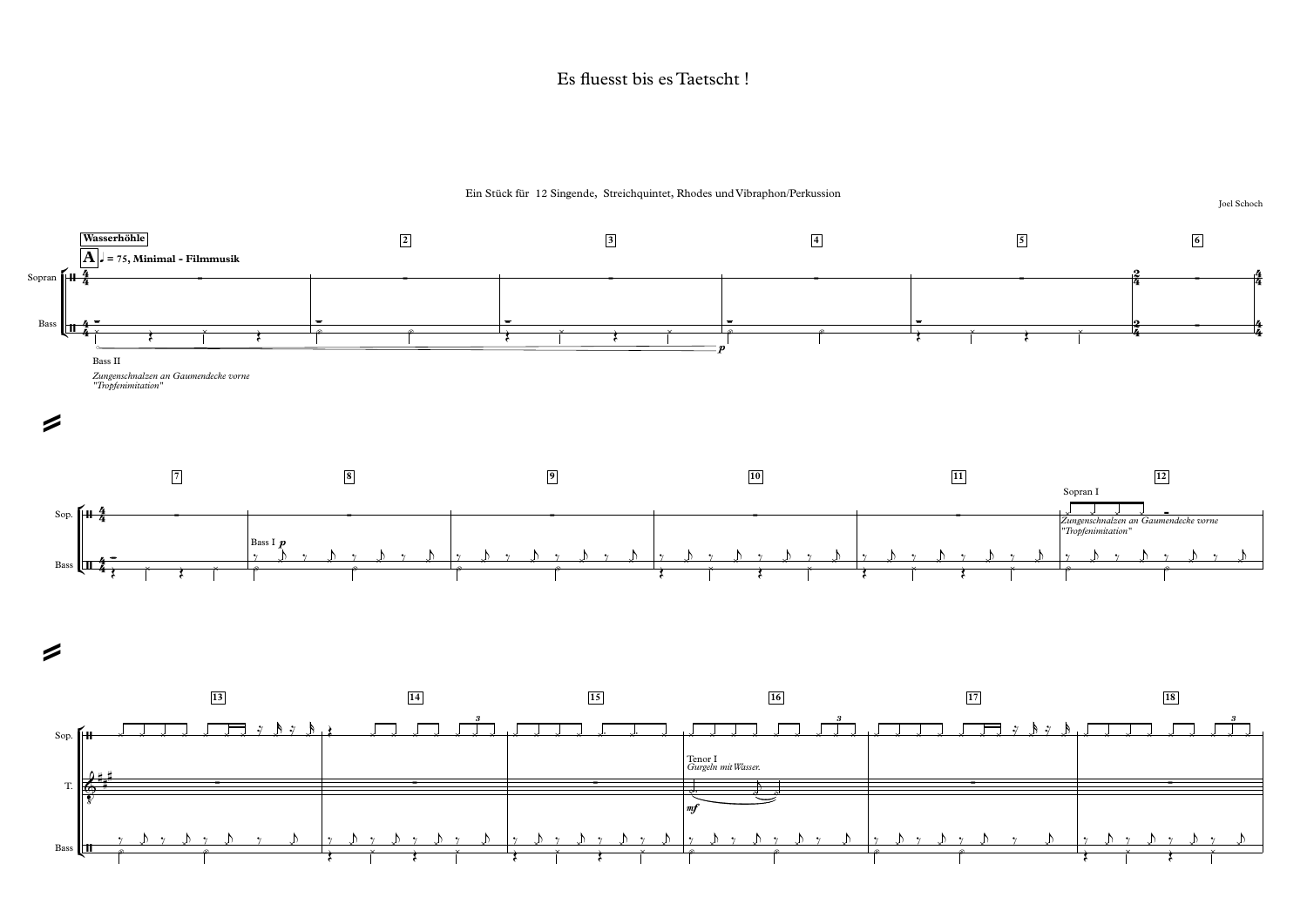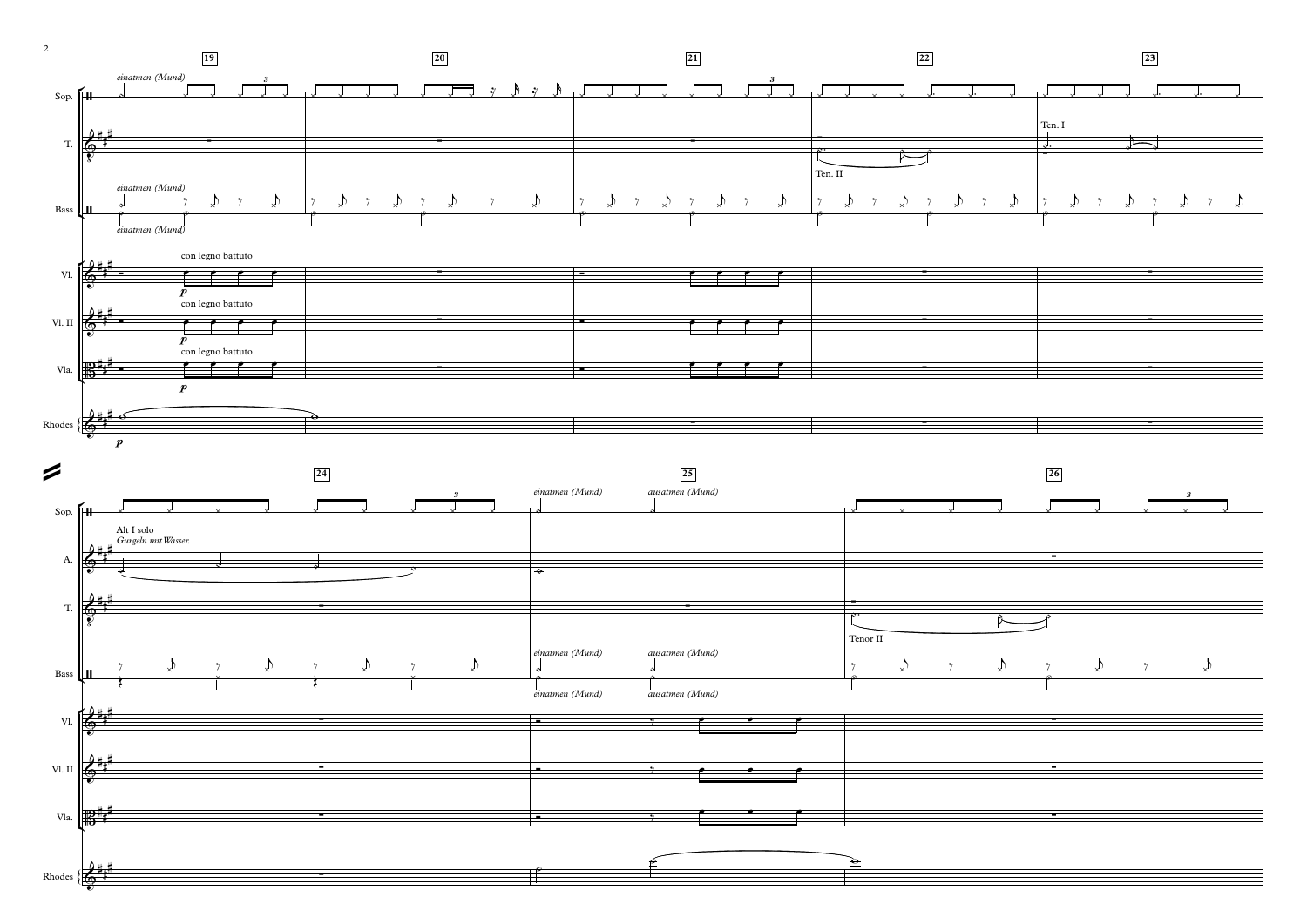



 $\frac{1}{2}$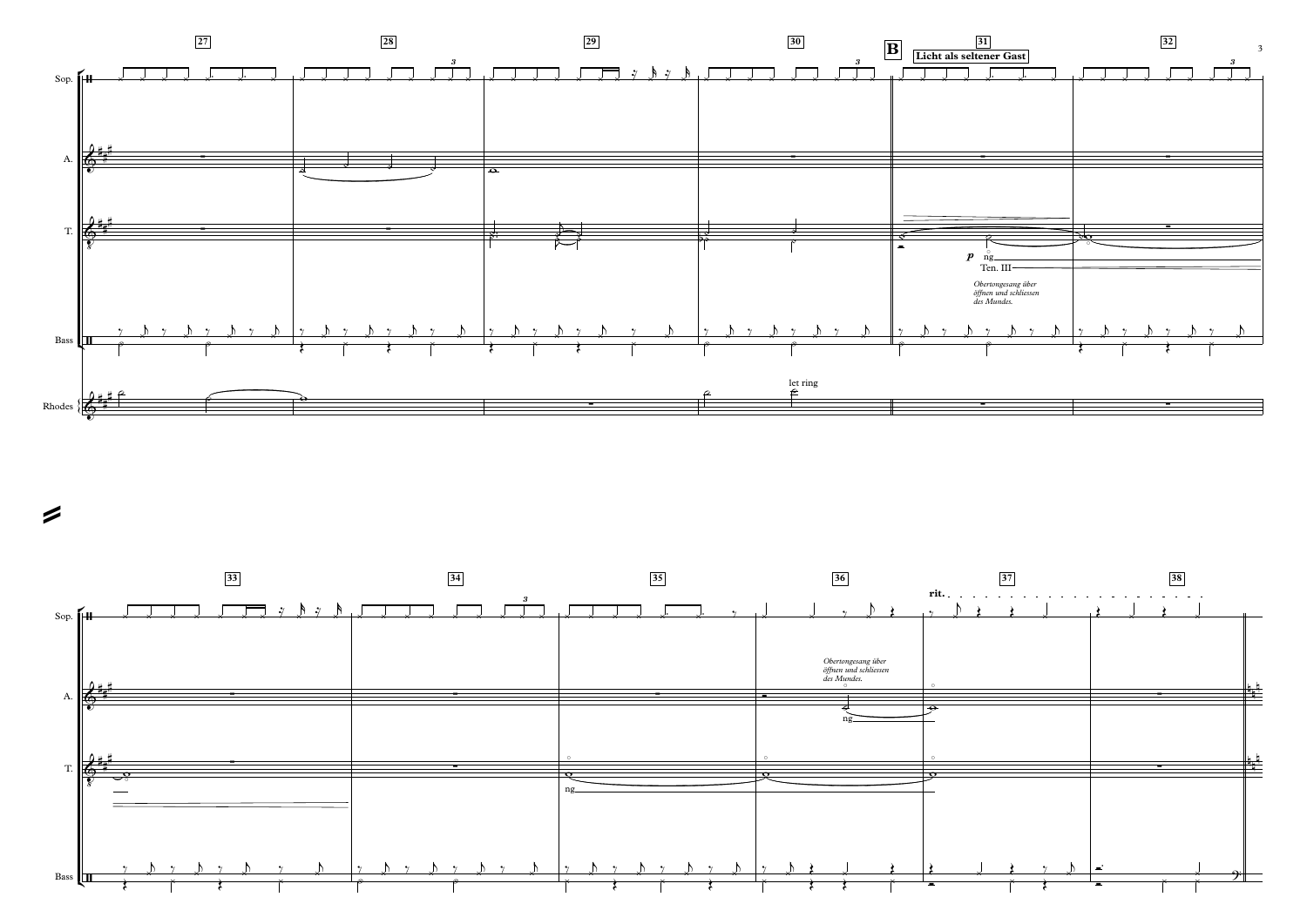

 $\frac{1}{2}$ 

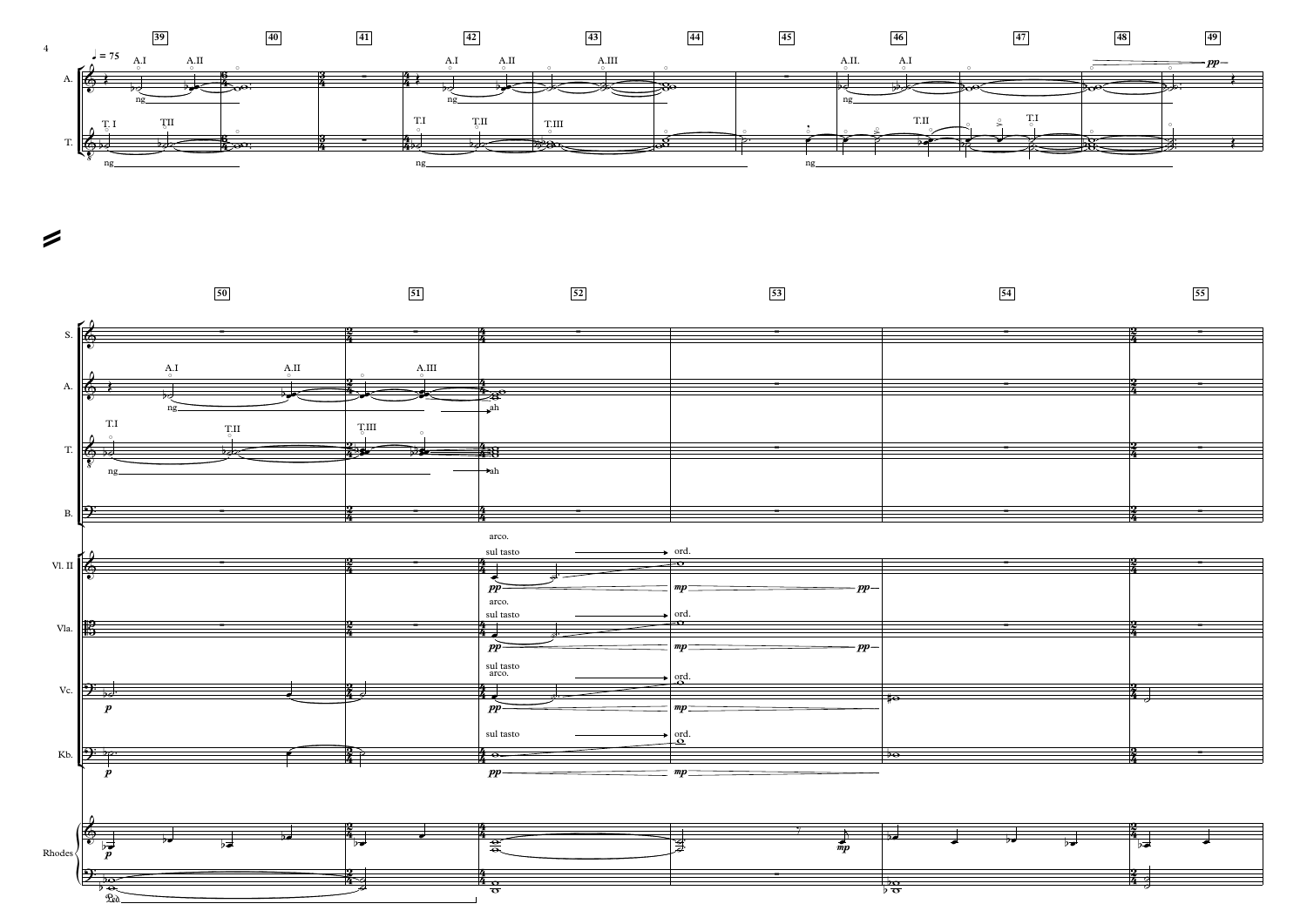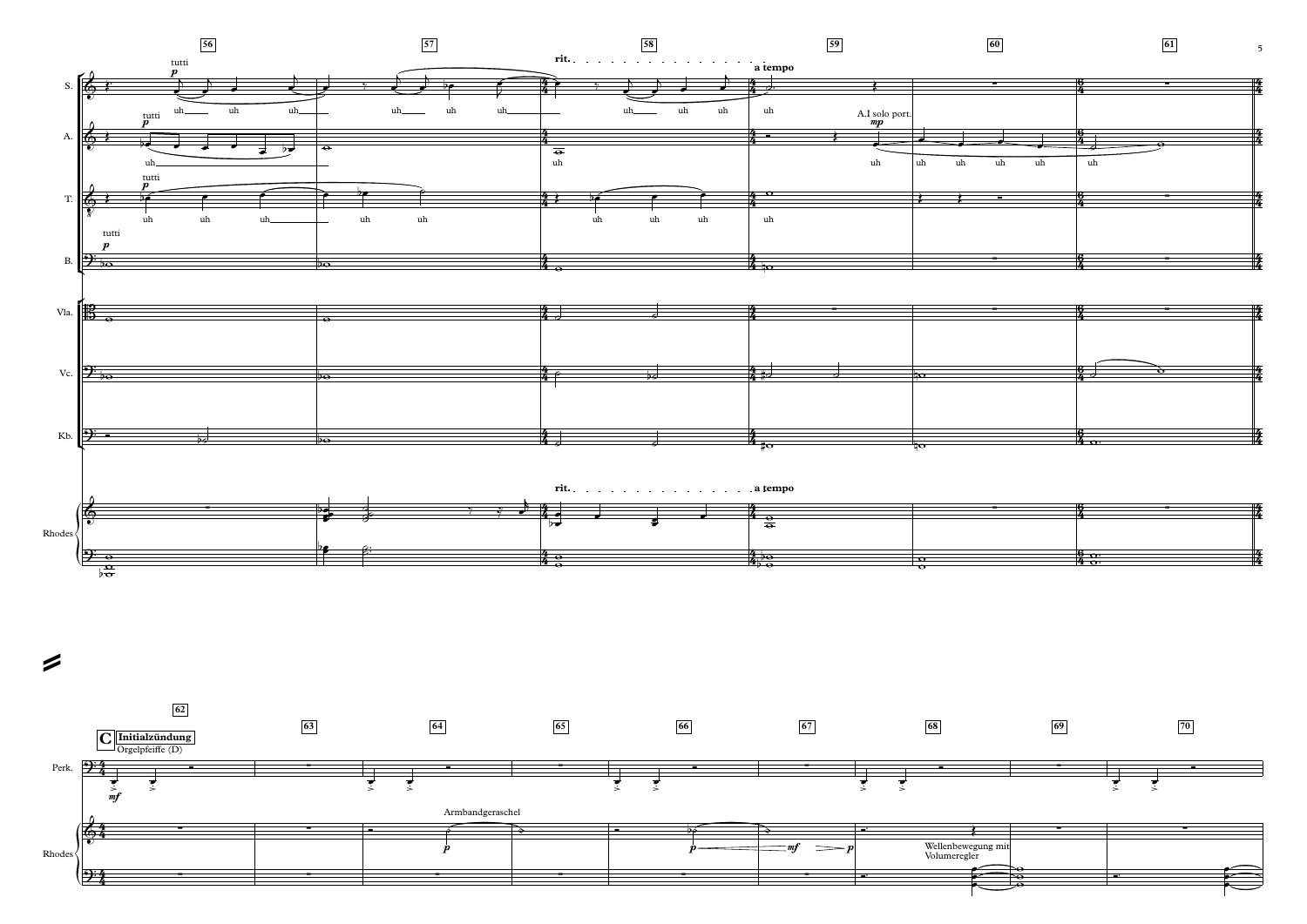

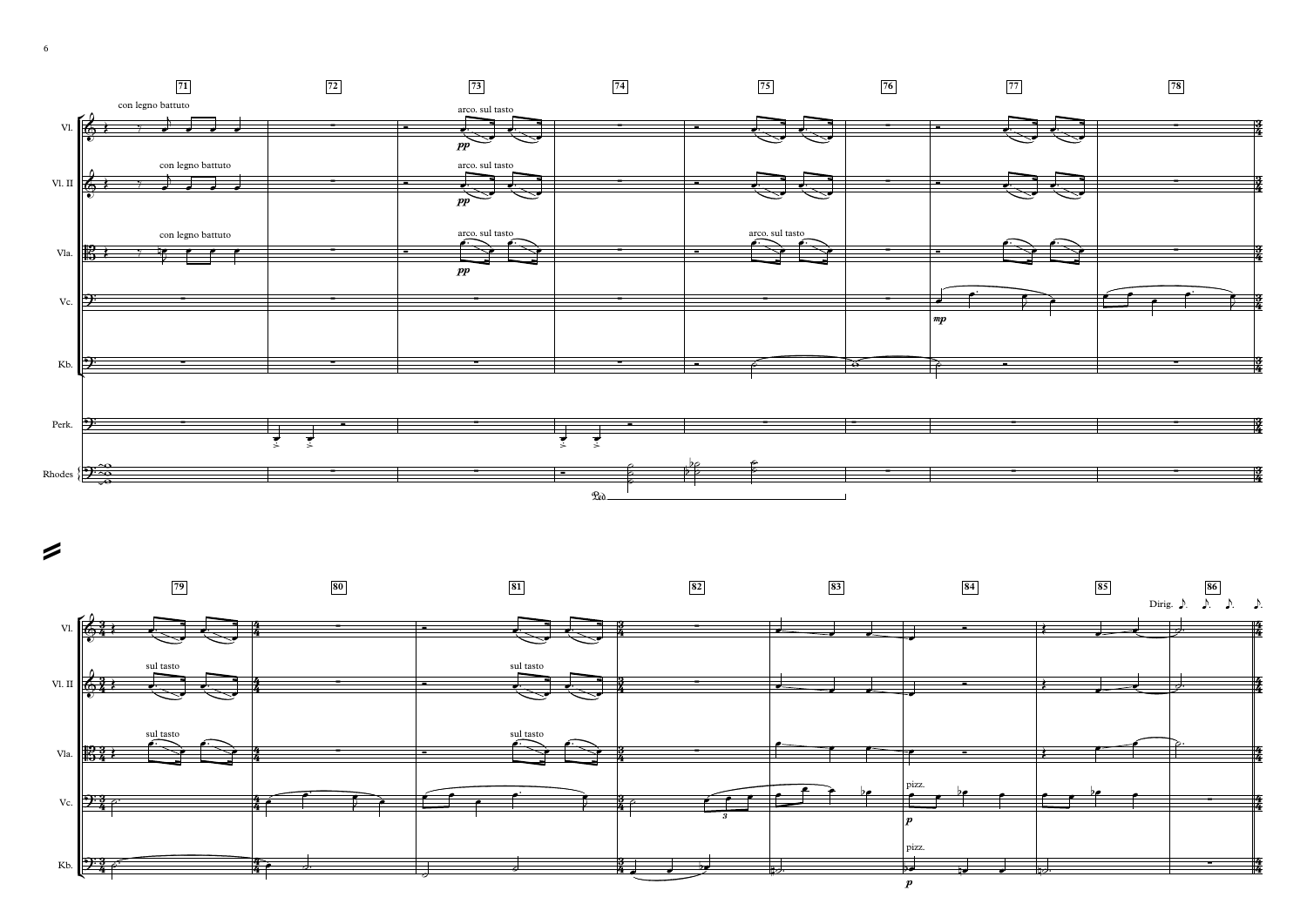



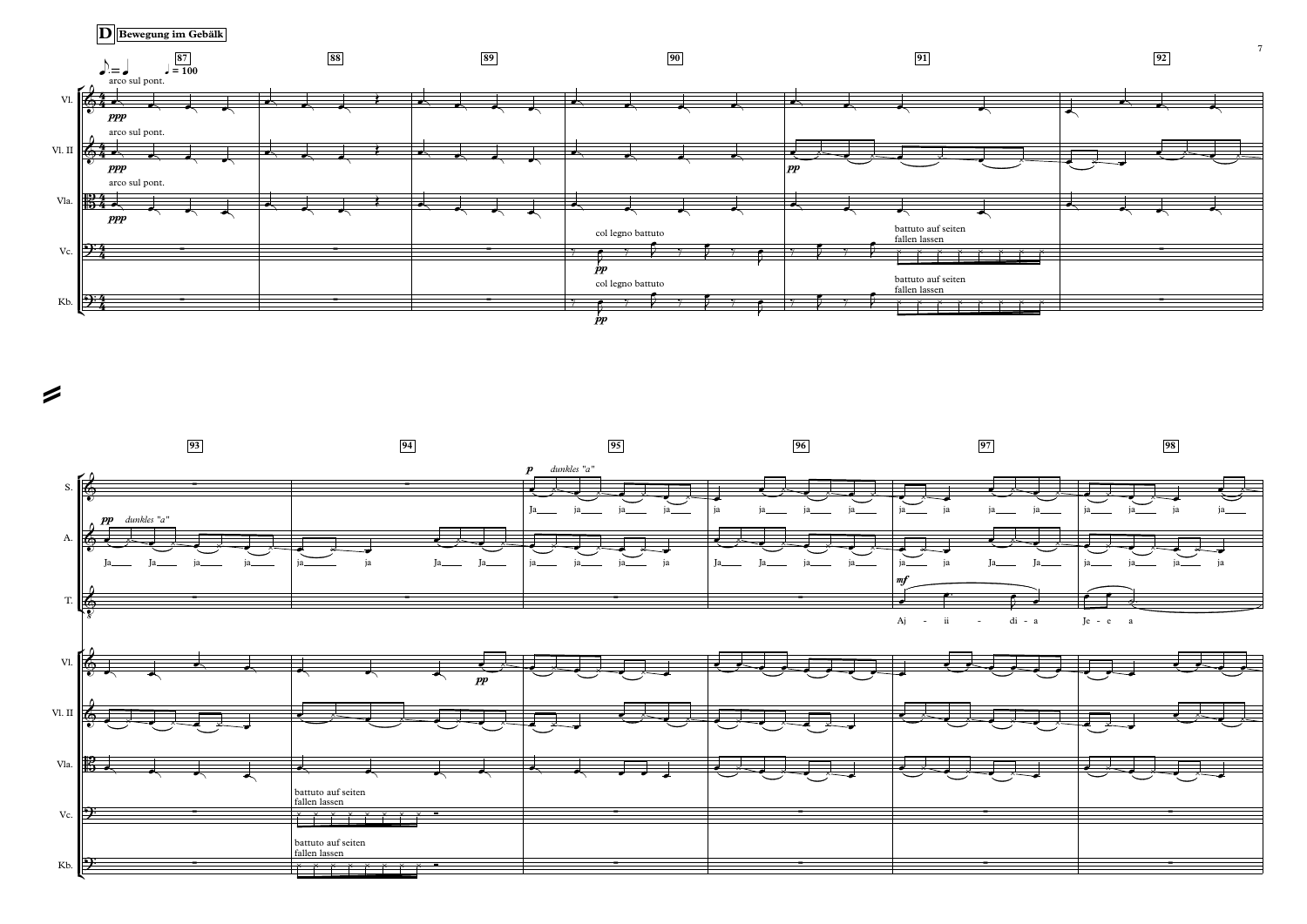

 $\boxed{104}$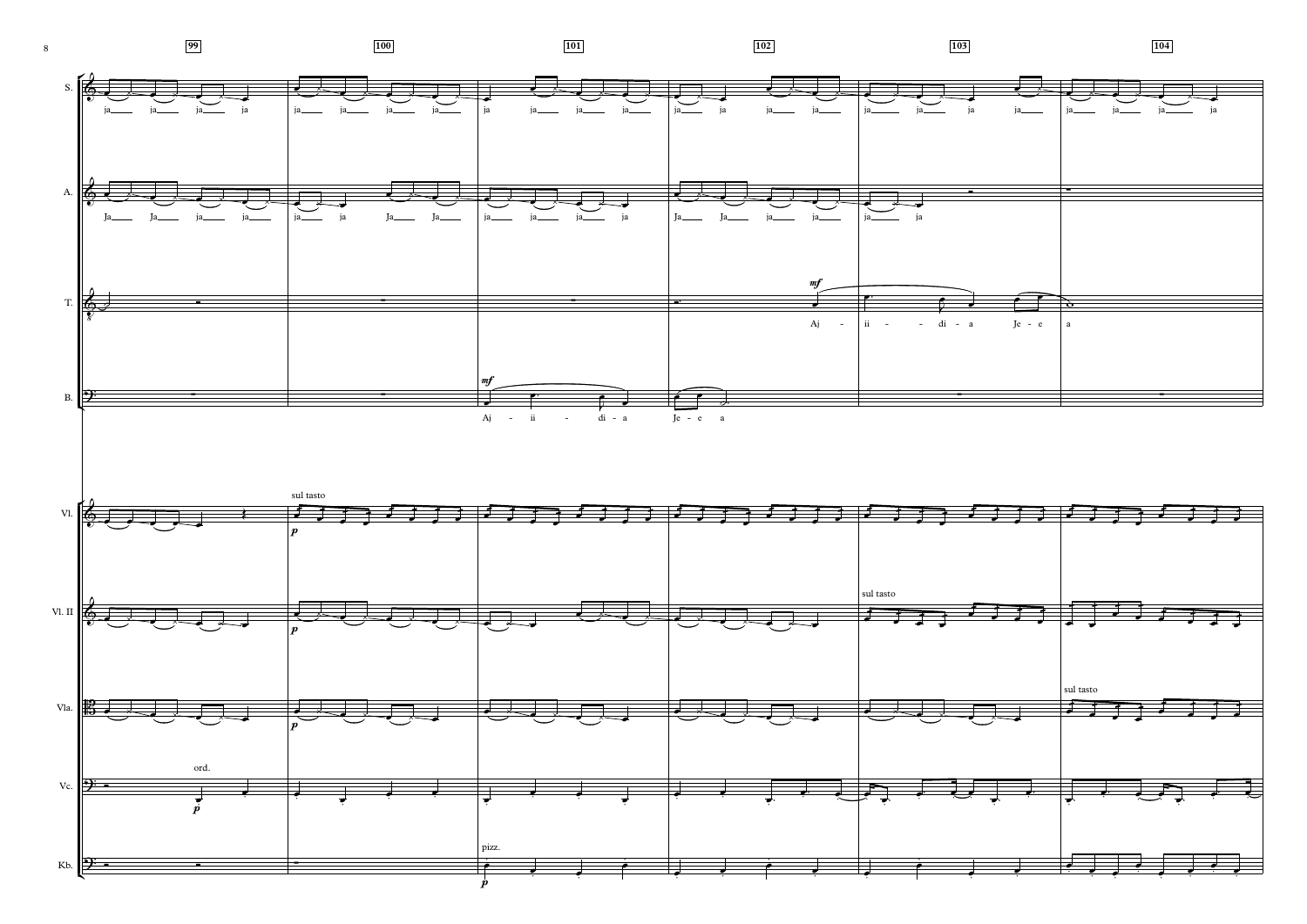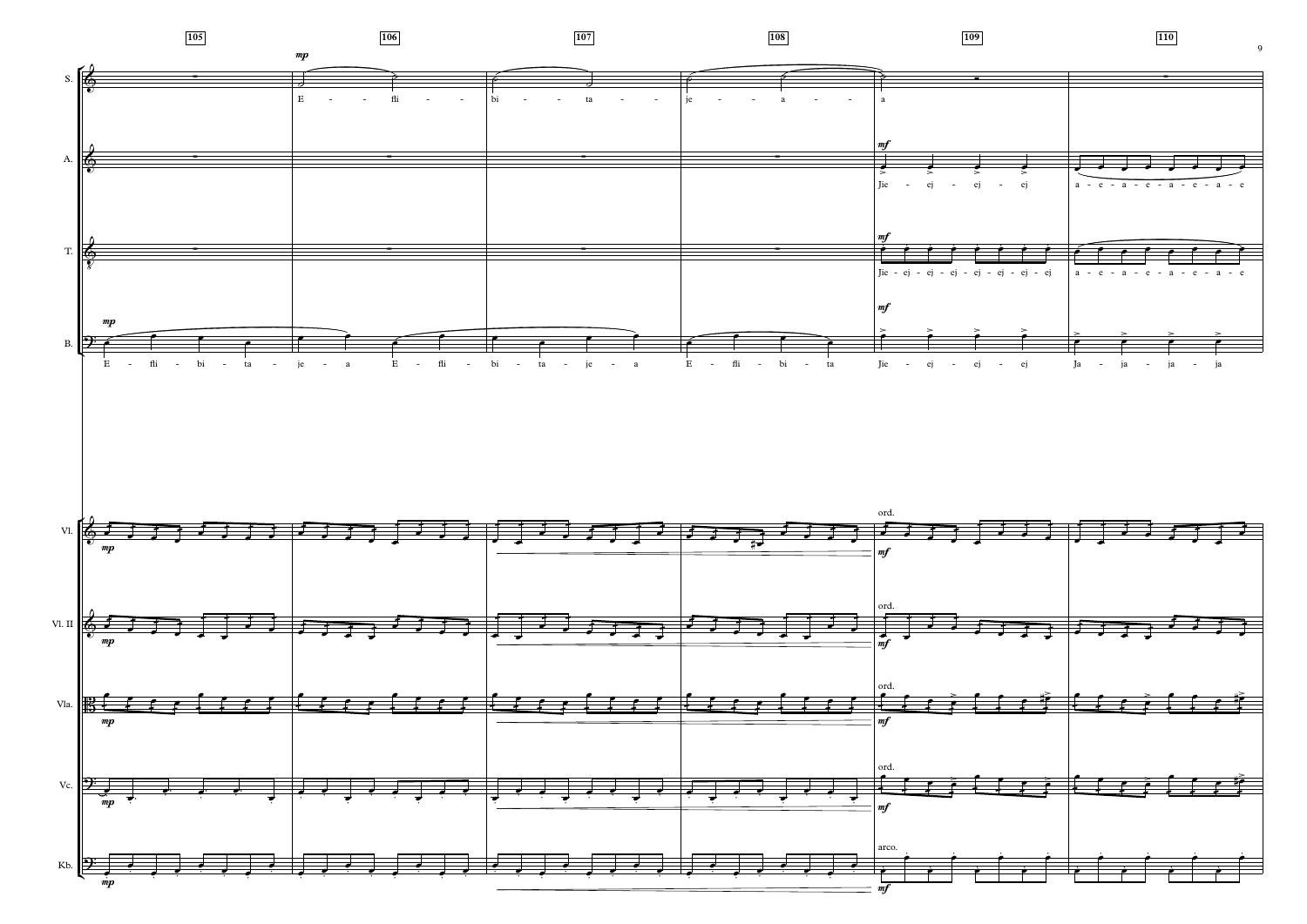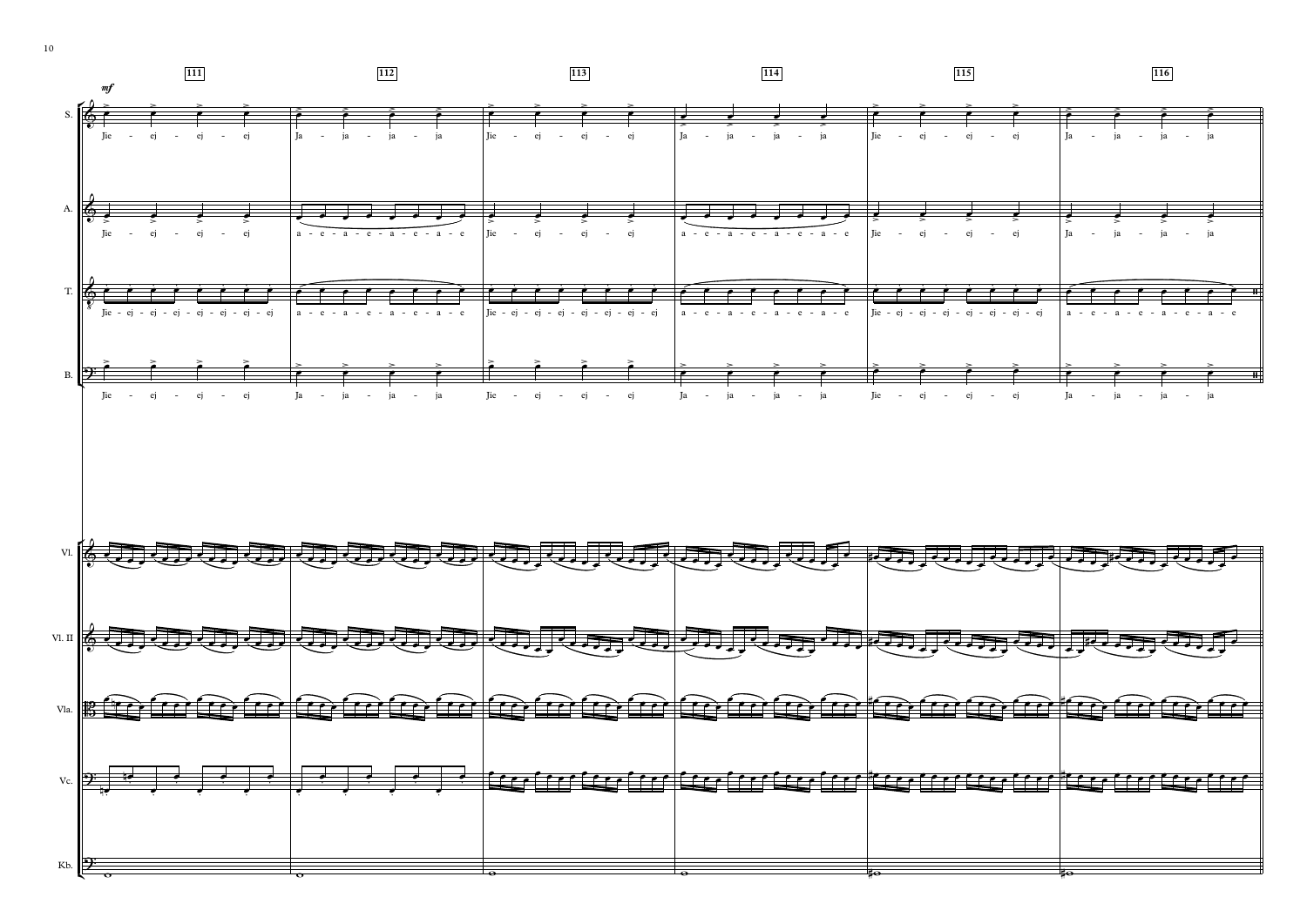

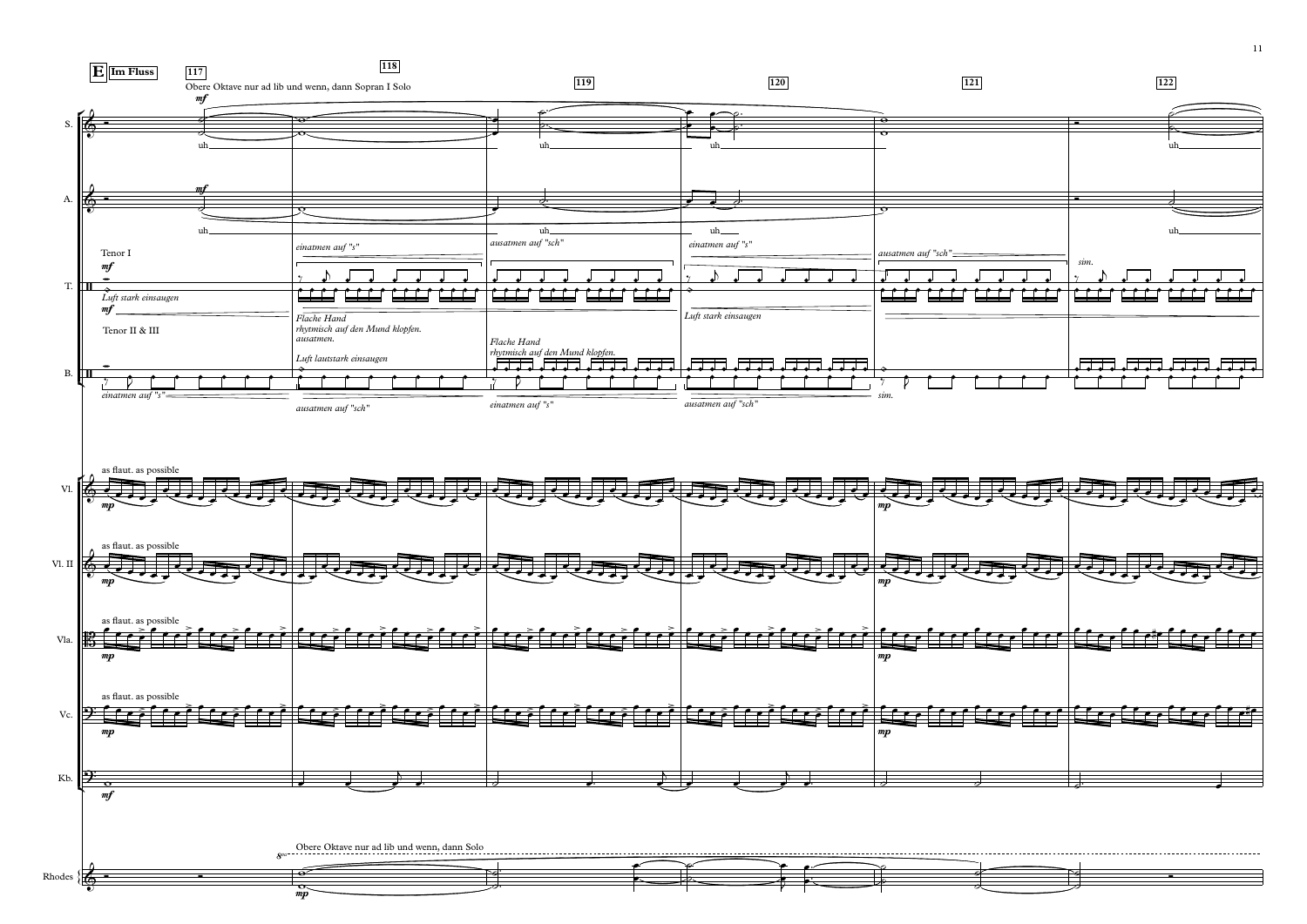



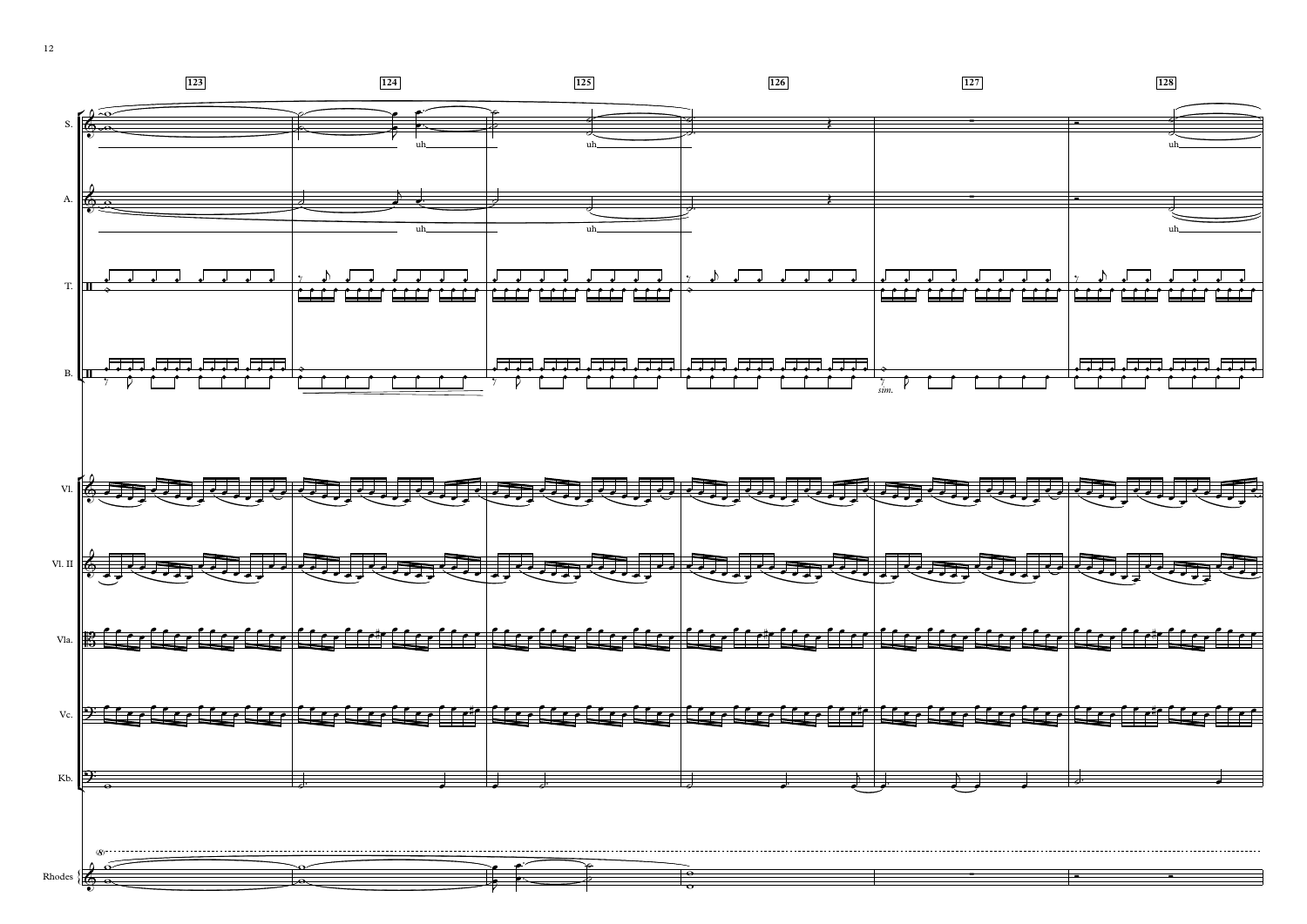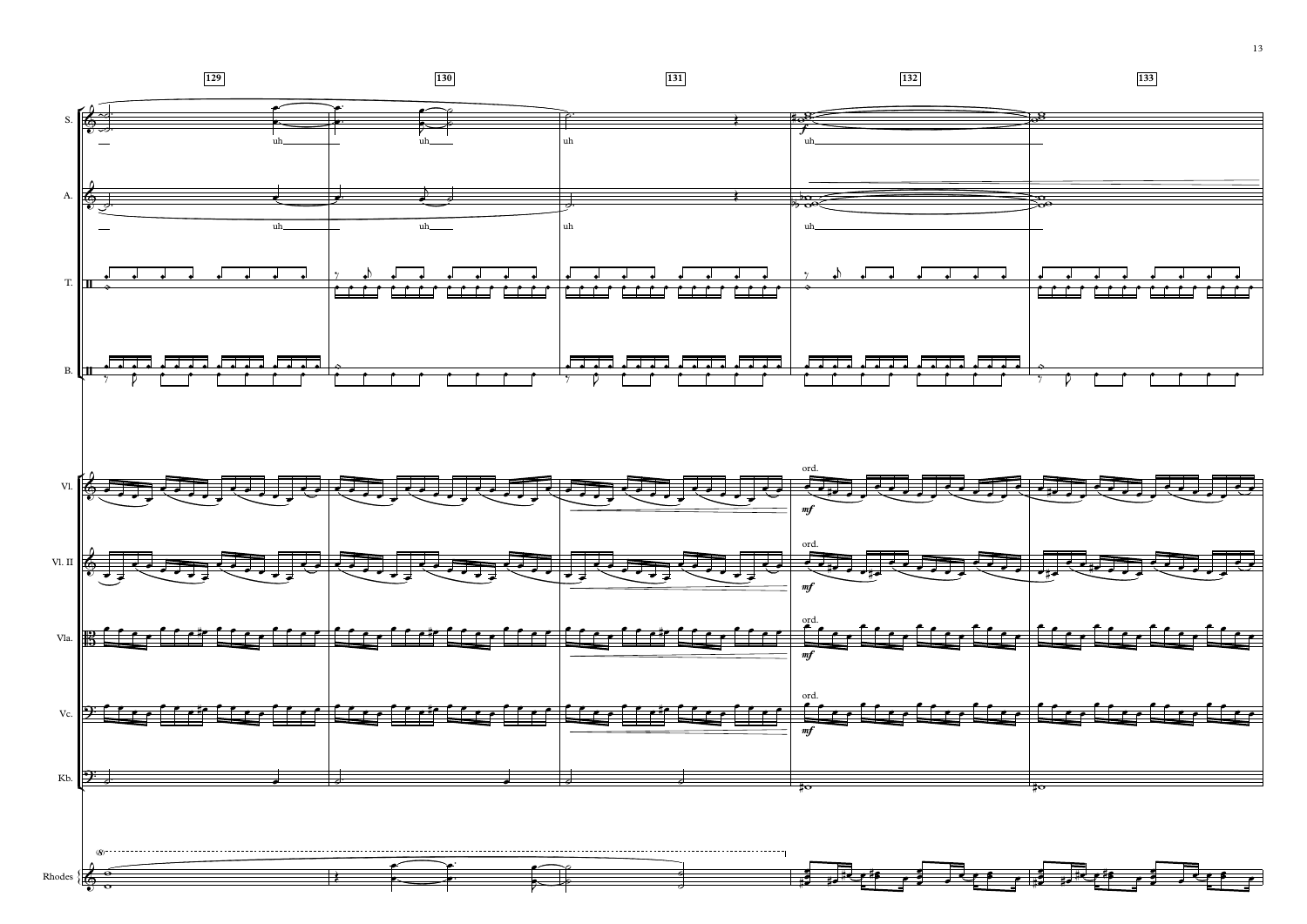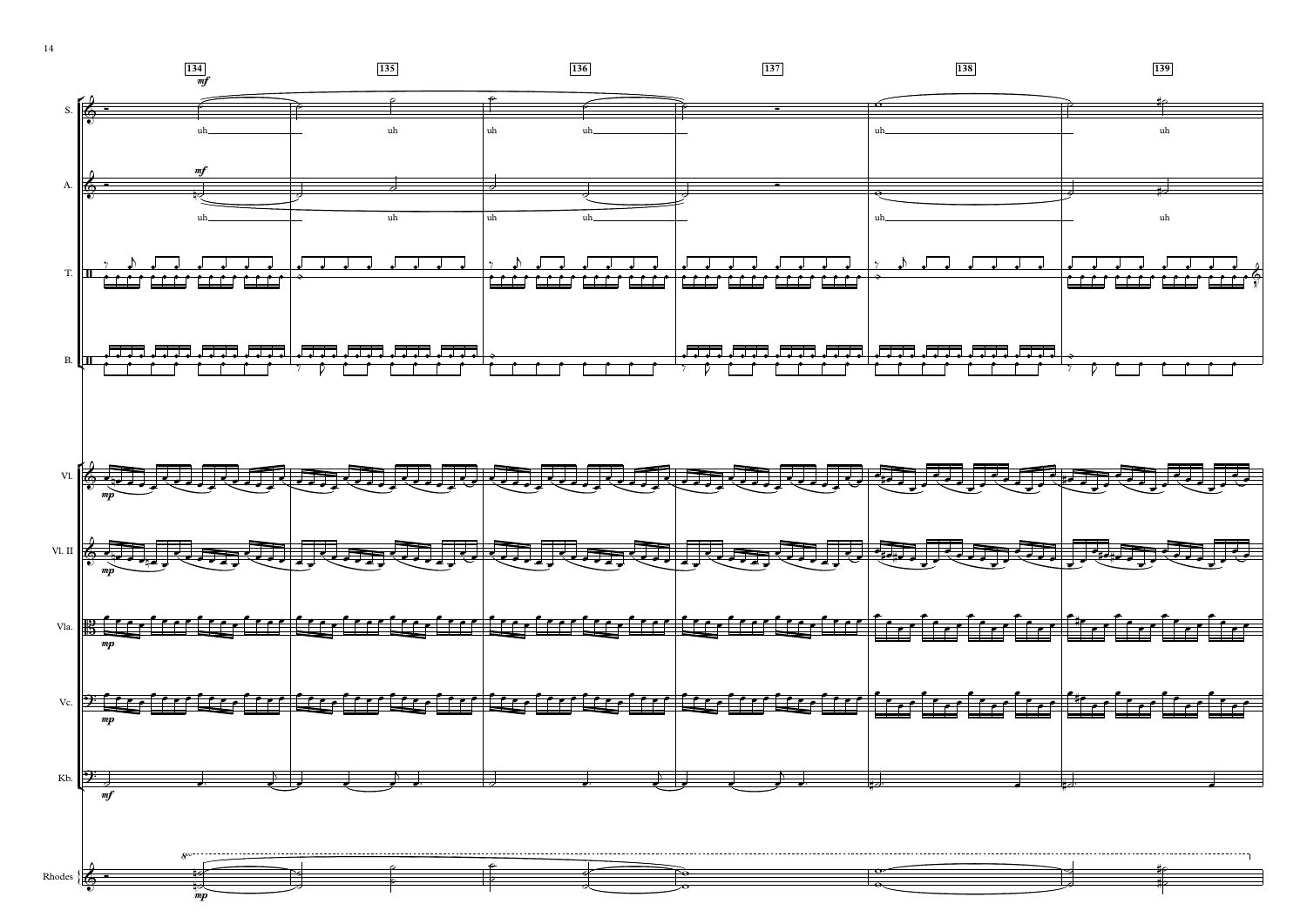

##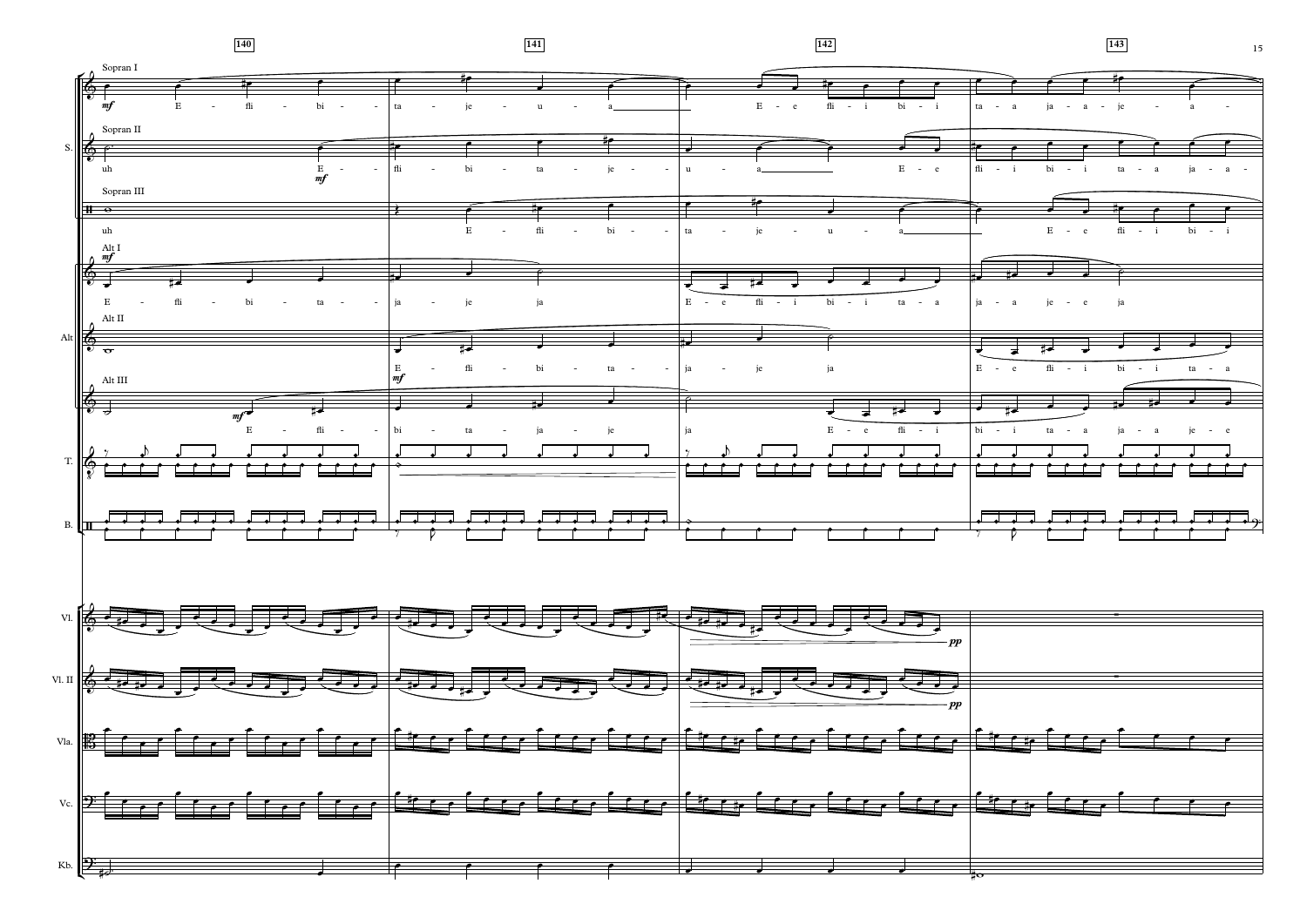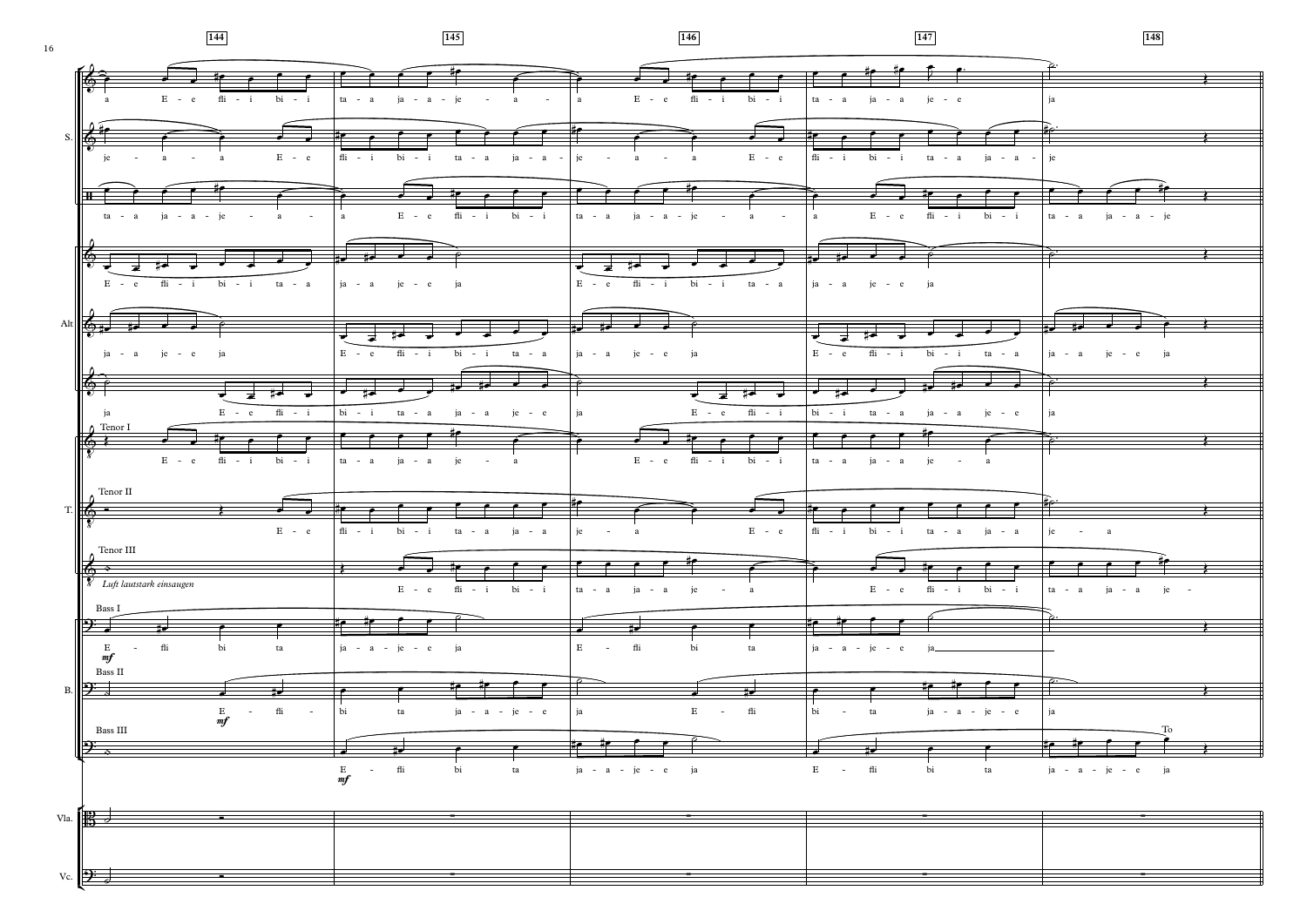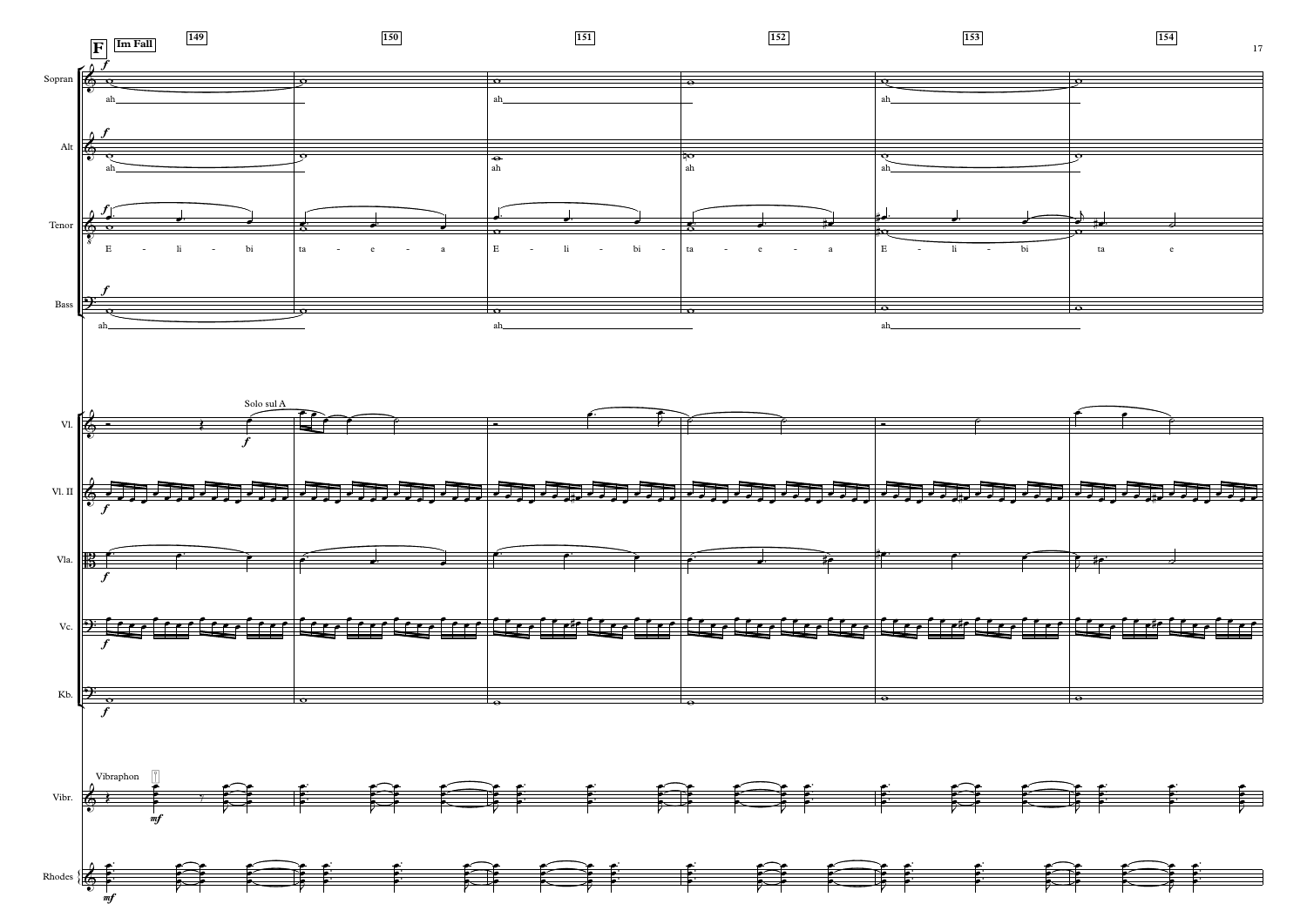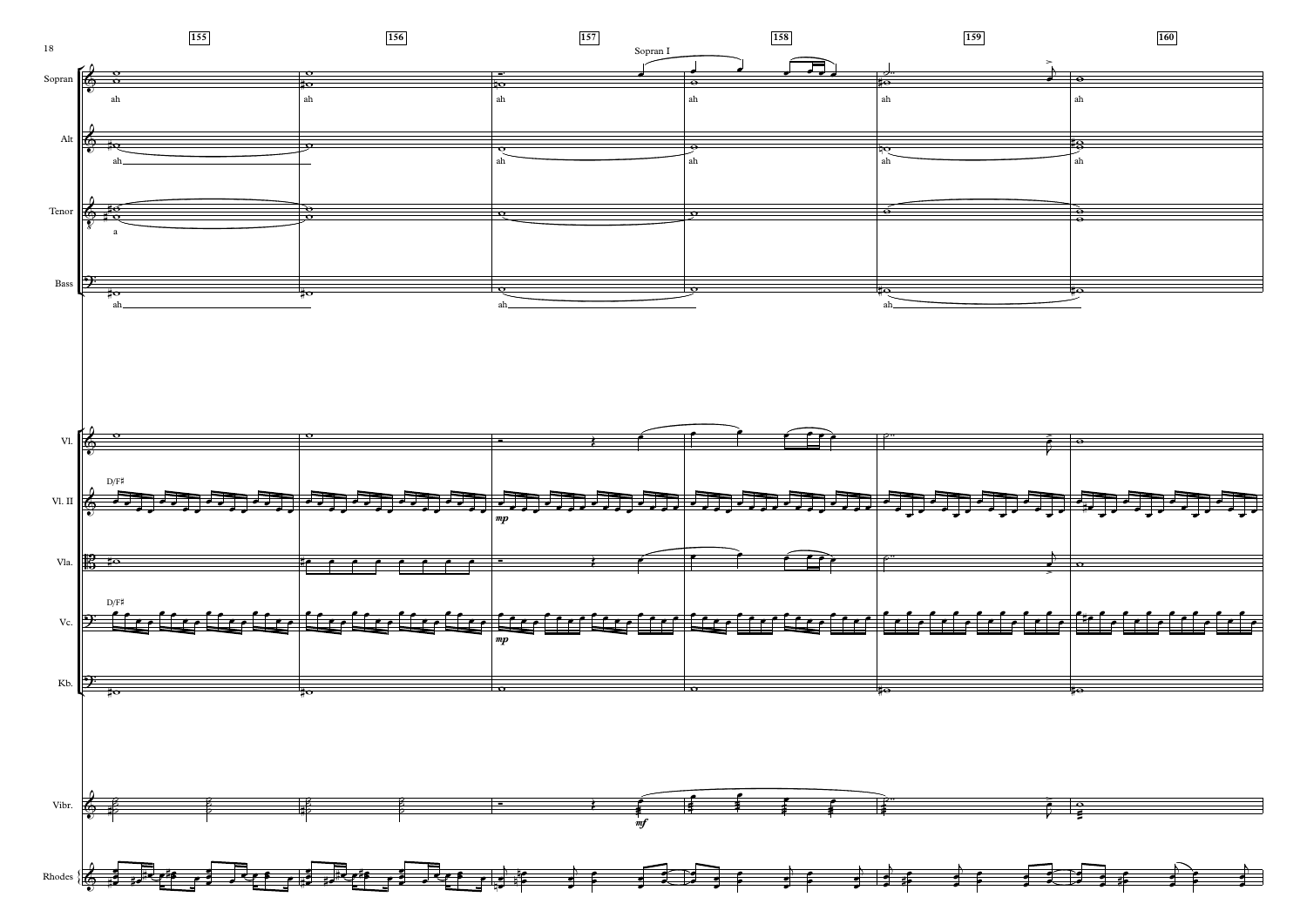Ah







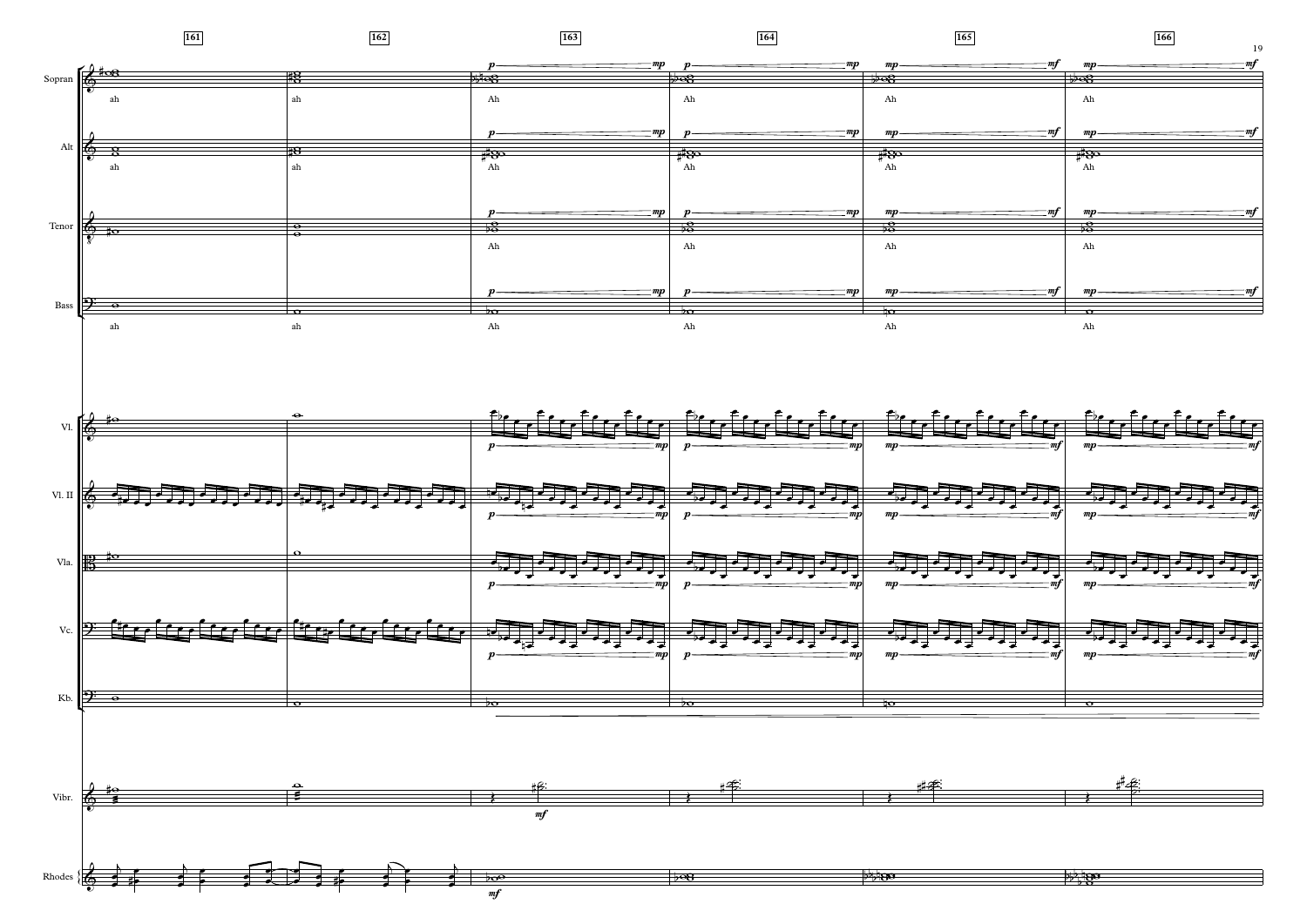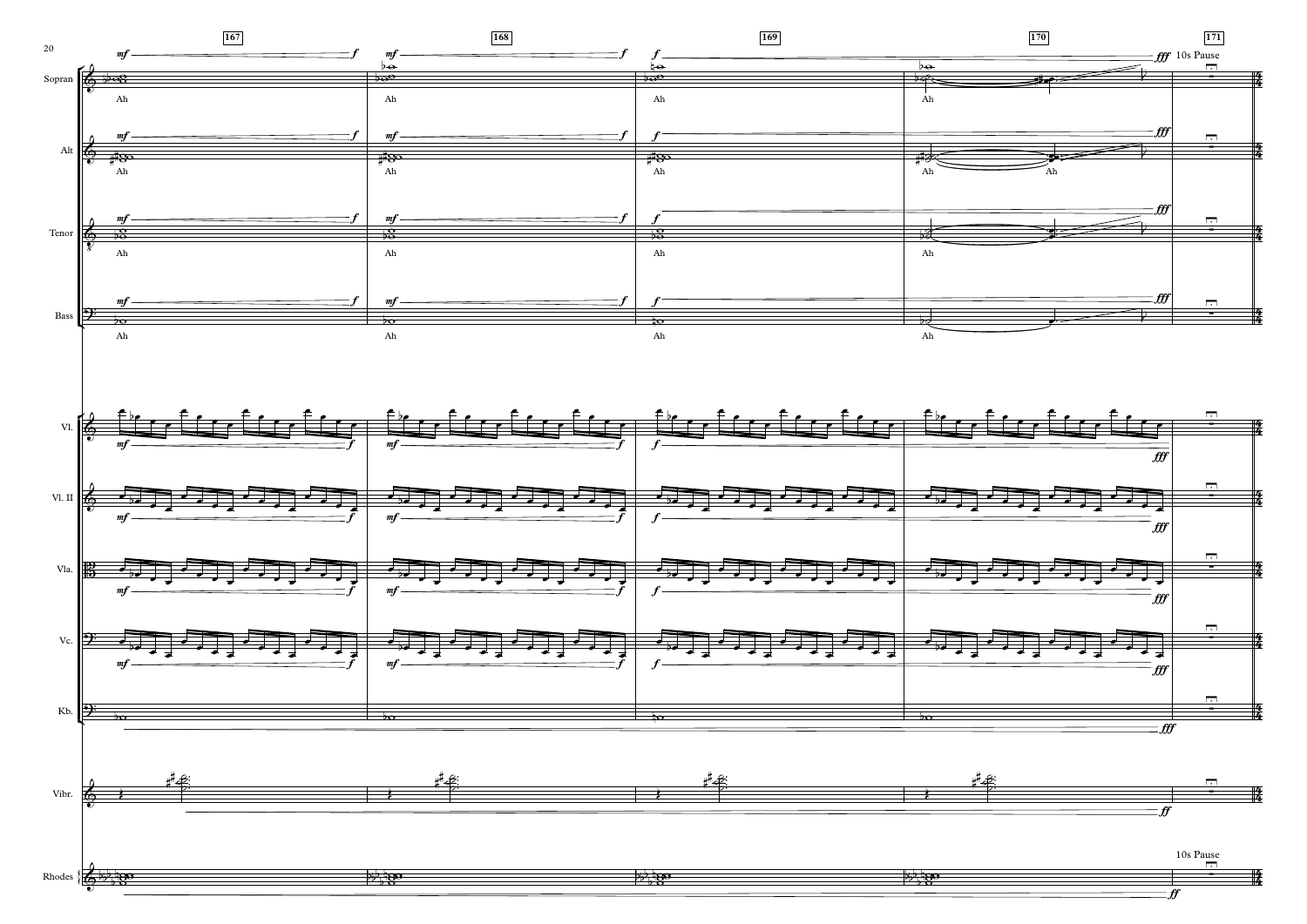





=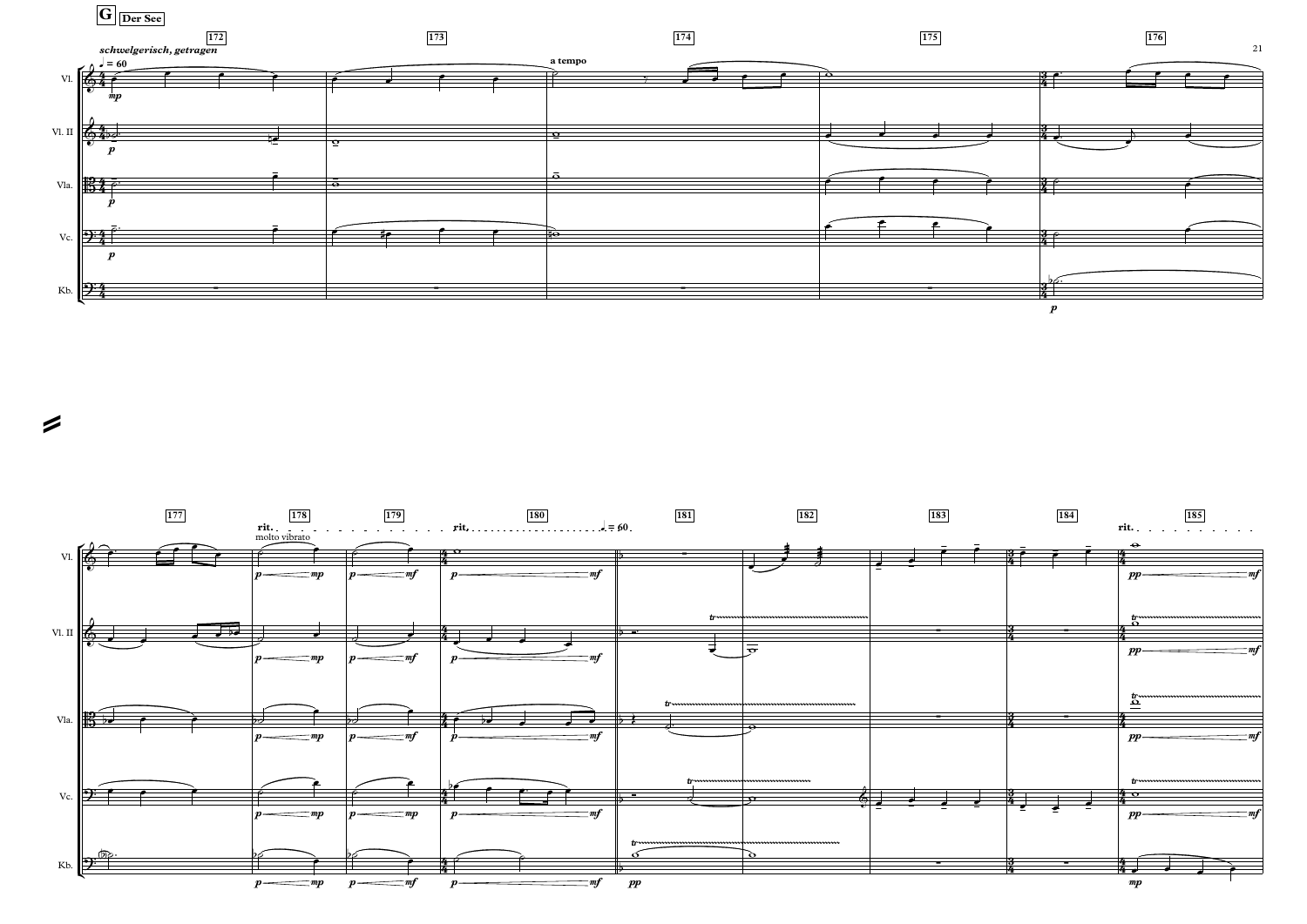